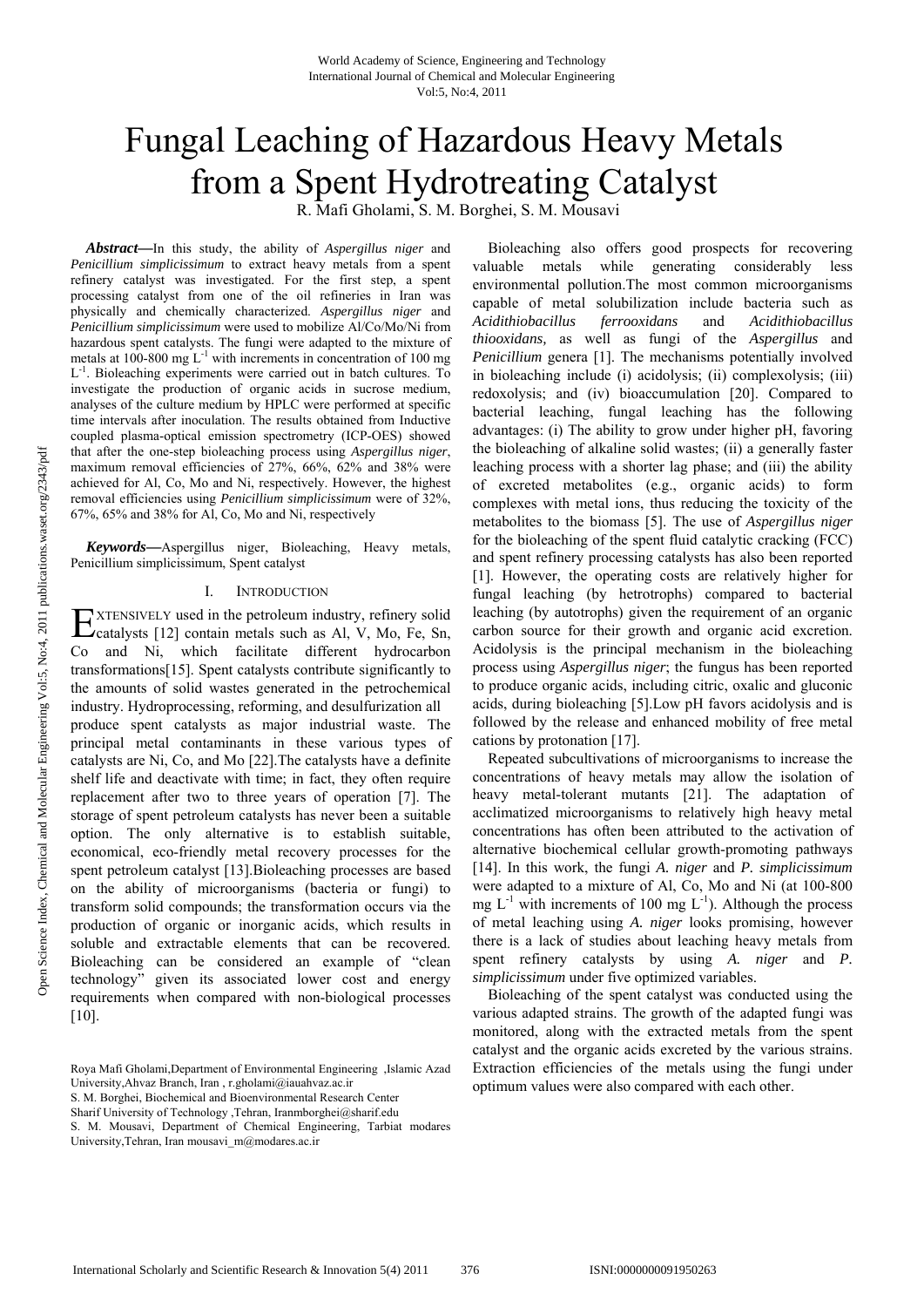# II. MATERIALS AND METHODS

# *A. Spent refinery Processing Catalyst*

The spent refinery processing catalyst (UOP: S-12  $Co/Mo/Al<sub>2</sub>O<sub>3</sub>$ ) was provided by one of the oil refineries in Iran (Naphtha Treater unit). The catalyst was extrudate in shape and approximately 1.2 mm in diameter; its surface area and pore volume were 210  $\text{m}^2/\text{g}$  and 0.5  $\text{cm}^3/\text{g}$ , respectively. The spent catalyst was gently dry-ground using a porcelain mortar and pestle and analyzed by dry screening through a British Standard Specifications (BSS) sieve.

## *B. Fungal Strains and Growth Conditions*

The fungi were obtained from Institute of Chemical and Biomolecular Engineering, National University of Singapore. They were cultivated on 3.9% (w/v) potato dextrose agar (Becton Dickinson, USA) plates and were kept in an incubator for 7 days at 30°C. Seven-day old conidia were harvested from the surface of potato dextrose agar using sterile deionized water. The number of spores was counted under an optical microscope (Olympus BH-2) at 400× magnification using a hemacytometer. The spore suspension was diluted with deionized water to the desired spore suspension concentration of  $10^7$  spores mL<sup>-1</sup>. The pH of the solution was measured using a pH meter (pH lab, model 827) at regular time intervals.The bioleaching experiments were carried out by adding 1 mL of spore suspension  $(1 \times 10^7$  spores mL<sup>-1</sup>) into 500 mL Erlenmeyer flasks containing 100 mL of sucrose medium (Merck) with the following composition: sucrose  $(100 \text{ g } L^{-1})$ , NaNO<sub>3</sub>  $(1.5 \text{ g } L^{-1})$ , KH<sub>2</sub>PO<sub>4</sub>  $(0.5 \text{ g } L^{-1})$ ,  $MgSO_4.7H_2O$  (0.025 g L<sup>-1</sup>), KCl (0.025 g L<sup>-1</sup>) and yeast extract  $(1.6 \text{ g L}^{-1})$ . Leaching was carried out for a period of 30 days and under optimized values of pH, temperature, pulp density, percent of inoculation and rotation speed. At regular time intervals, the growth characteristics of the fungi and the concentration of metal values in the filtrate were determined in the bioleaching process. Control experiments were also conducted using deionised water and sucrose medium in the presence of the catalyst.

# *C. Analytical methods*

*HPLC Analysis:* Generally speaking, bioleaching using organic acids produced by *A. niger* and *P. simplicissimum* would be more effective than chemical leaching using organic acid agents because of the higher removal efficiencies and lower cost of the leaching agents [16]. The organic acids produced were analyzed by HPLC (HP 1100 series) with UV (210 nm) and RI detectors, and were conducted by the Iran Mineral Processing Research Center (IMPRC).

*Analysis of Metal Composition:* ICP-OES with standard procedures was used to analyze the metals in the bioleaching process after acid digestion of the samples. For partial chemical composition, 1 g of the spent catalyst was digested for 2 h using concentrated hydrochloric acid and nitric acid in a ratio of 3:1. The digestate was cooled, filtered through Whatman 42 filter paper, made up to 100 mL using 50% HCl and subjected to metal analysis [18]; this procedure was conducted by the IMPRC.

*Statistical Analysis:* All experiments were conducted in duplicate. Data points in figures represent means with error bars shown  $(\pm S.D.)$ . A three level CCD was performed using the statistical software (Design-Expert 7.1.4 Stat-Ease Inc., Minneapolis, MN) to analyze the significance of experimental results (with 95% level of confidence,  $\alpha$  = 0.05) [11].

# III. RESULTS AND DISCUSSION

*Characterization of the Spent Refinery Processing Catalyst:*  Chemical analysis of the spent refinery processing catalyst revealed the presence of 39.4 % of Al, 8% of Mo, 2.4% of Co and 0.06% of Ni in the catalyst, all of which were in the oxide form of the metal. The metal concentrations in these samples were extremely high, posing a significant hazard for human health and the environment. The elements present in the spent catalyst were analyzed by ICP-OES, as summarized in Table 1.

*Determination of the Catalyst Surface Morphology by SEM :*  The SEM photomicrograph (XL30, Philips) of the spent refinery catalyst (Fig. 1a) using the Particle Size Analyzer revealed the extrudal shape of the catalyst with considerable variation in particle size. The bioleached spent catalyst using *A. niger* (Fig. 1b) showed small broken particles, possibly due to the effect of bioleaching.

*Bioleaching Studies; Removal of heavy metals in the one-step Process using A. Niger and P. Simplicissimum:* One-step process experiments were performed by growing *A. niger* in the presence of the spent catalyst at a pulp density of 2 g  $L^{-1}$ , using a 12 percent inoculum (w/v), a speed of 115 rpm, pH of 5.00 and temperature of 31°C, i.e., at the optimized values which were obtained by response surface methodology [11]. In another experiment parallel to the research on *A. niger*, *P. simplicissimum* was grown in the presence of the spent catalyst at a pulp density of 2 g  $\hat{L}^{-1}$ , using a 9 percent inoculum (w/v), rotation speed of 122, pH of 5.50 and temperature of 32°C [11]. The pH and concentrations of Al, Co, Mo and Ni were determined at regular time intervals to obtain the extraction efficiency of the metals. Figure 2a depicts the pH profiles of the medium in the presence and absence of *A. niger* in the presence of the spent refinery catalyst samples under optimized conditions. Similar trends were also observed for *P. simplicissimum* (Fig. 2b). In the control experiments (only culture medium without fungi), the pH decreased steadily from the initial value of 5.00 to 4.80 and then increased to 5.58 for *A. niger*. For *P. simplicissimum*  pH decreased from 5.50 to 5.20 and then increased to 5.45 at the end of the 30-day incubation. From Figs. 2a and b, it is clear that the pH decreased from an initial value of 5.00 to 3.96 in the case of *A. niger* and from 5.50 to 5.20 and then increases to 5.5 at the end of the 30-day incubation in the case of *P. simplicissimum*; this demonstrated that the addition of the contaminated spent catalyst resulted in some toxicity to fungal growth. The decrease in pH of the medium was mainly caused by the excreted metabolites produced by the fungi; the metabolites included  $H^+$  and organic acids (citric, gluconic,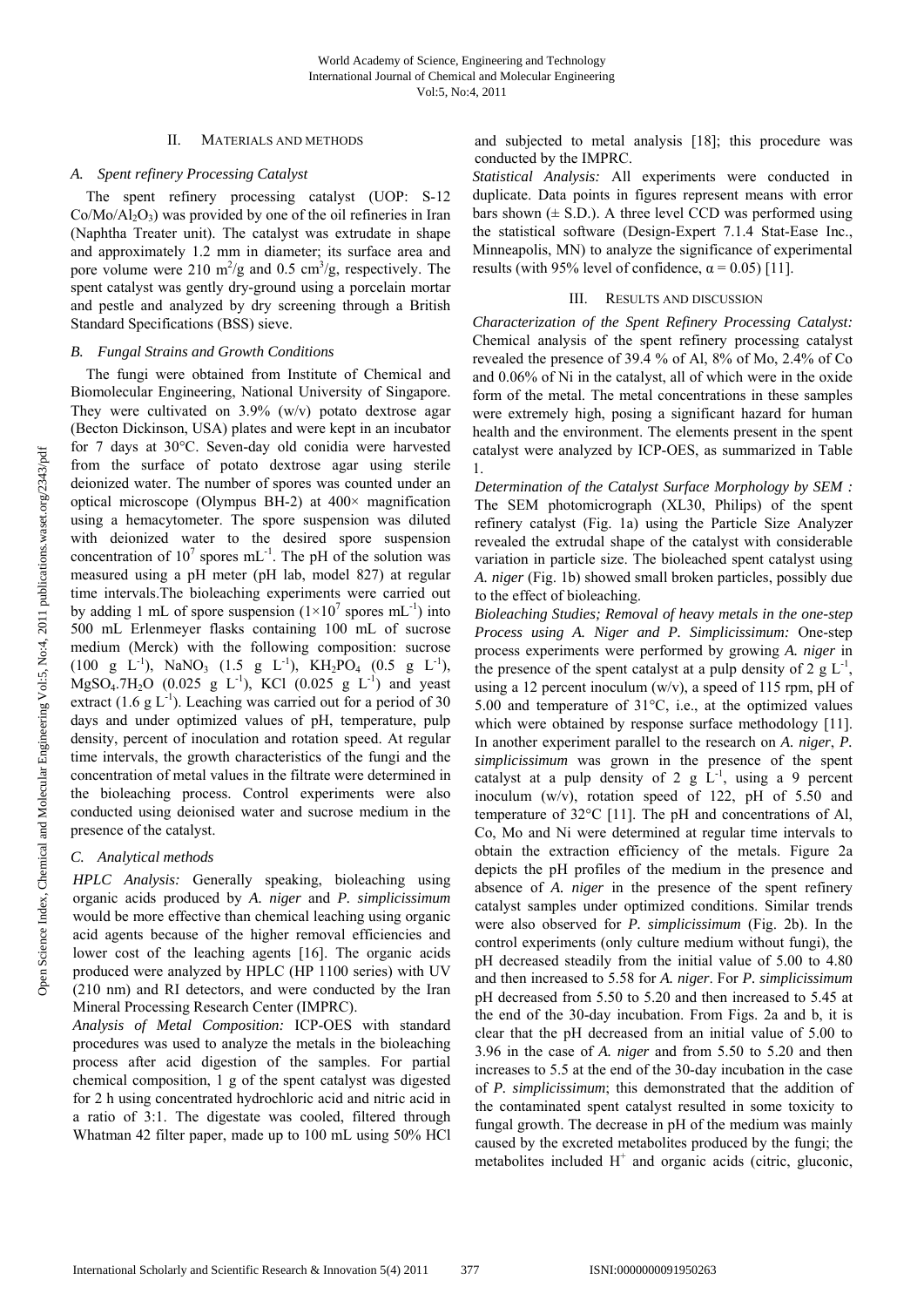oxalic) [5]. Increase of the pH after 12-days of the addition of catalyst in the bioleaching process by P. *simplicissimum* could be due to the slightly alkaline nature of the catalyst added or this was due to the reason that after complete utilization of glucose, the fungi started to use its own metabolites. The HPLC results demonstrated that the amount of gluconic acid produced by *A. niger* was higher than in *P. simplicissimum*, in which the amount of citric acid was higher. The pH increase after 12 days of the addition of the catalyst in the bioleaching process by *A*. *niger* could be due to the slightly alkaline nature of the catalyst added. Compared to the control experiments, the reduction of pH in bioleaching processes was greater.

*Production of Organic Acids:* The leaching process using fungal microorganisms is based on the complexation of metals by the excreted organic acids and on the bioaccumulation of metals by the organism's mycelia. To confirm that *A. niger* and *P. simplicissimum* were indeed producing organic acids in the sucrose medium, HPLC analyses of the culture medium were performed at specific time intervals after the inoculation. In the case of *A. niger,* gluconic acid was produced at the highest concentration  $(2676.4 \text{ mg } L^{-1})$  after 30 days of inoculation (1392.4 mg  $L^{-1}$  were produced after 20 days of inoculation), followed by citric acid (922.5 mg  $L^{-1}$ ) and oxalic acid (474.9 mg  $L^{-1}$ ), which were produced under similar optimal conditions as the optimized values of the leached metals. The optimal time for the addition of spent catalyst for gluconic acid production is 0 days. This is consistent with the fact gluconic production is optimal at a high pH. In the latter 5 days of the bioleaching process, the liberation of metal oxides from the alumina matrix increased. Hence, the exposure of the fungus to theses toxic metals (Al, Co, Mo and Ni) also increased. In order to reduce the toxicity of these metal ions, excretion of gluconic acid increased whereas citric acid and oxalic acid concentration decreased. In the case of *P. simplicissimum*, the concentration of citric acid secretion was very much higher (4282.6 mg  $L^{-1}$ ) in the presence of the spent catalyst followed by oxalic acid (108.4 mg  $L^{-1}$ ); a negligible amount of gluconic acid was produced after 30 days of inoculation. The fungi transform insoluble metal compounds into insoluble metal oxalates via an intermediate solubilization process. The concentrations of organic acids excreted by the fungi during the one-step process are shown in Fig. 3 (a-b). It is well known that in the presence of toxic metals, the fungus ameliorates the toxic effects of metals through complexation or precipitation by excreted metabolites [8]. The higher accumulation of oxalic acid by *A. niger* respect to *P. simplicissimum* in the presence of spent catalyst is mainly due to the induction of the enzyme oxaloacetate hydrolase and the presence of heavy metals, such as Co, Mo and Ni. Bioleaching using both fungi is mainly based on the acidolysis mechanism, i.e., the solubilization of the material on account of the acidification [9]. Using *A. niger* in the one-step bioleaching process resulted in the concentration of oxalic and citric acids remaining low, but not that of gluconic acid; in the case of *P. simplicissimum*, the concentration of citric acid was the highest compared to other two organic acids produced. It has been reported that the type and concentration of organic acids

excreted by fungi depends on various factors including the buffering capacity, pH, carbon source and the presence of certain heavy metals and trace elements in the growth medium [3]. Although the mentioned acids are important leaching agents in the extraction of metals from equilibrium catalyst particles, their biosorption by fungal mycelium should not be underestimated [2].

*Metal leaching Efficiency in one-step Bioleaching by A. niger and P. Simplicissimum:* Some researchers reported that the increase in the leaching of heavy metals paralleled the increase in the concentration of organic acids (mainly citric acid). This phenomenon indicated that the biogenically produced organic acids played a direct and important role in the bioleaching process [1]. After 30 days under optimal conditions, a parallel increase in the concentration of acids and metals leached was observed and the concentration of metals extracted from the spent catalyst gradually increased with time. Therefore, the metal extraction efficiency of cobalt was the highest at 66% and 65% using *A. niger* and *P. simplicissimum*, respectively. It is apparent that dissolution of metals appears to be sluggish at the beginning of the leaching process and does not proceed significantly until after 12 days of leaching in which the highest metal leaching efficiencies were reached for all metals (Al, Co, Mo and Ni). The decrease in leaching efficiency beyond the maximum is probably due to the precipitation of unknown insoluble products (such as metal oxalate). The metal leaching efficiencies of the one-step process under optimal conditions during 30 days are shown in Fig. 4a and b for *A. niger* and *P. simplicissimum*, respectively. Figure 5 also shows the bioleaching yield of various metals in the spent catalyst retained by the fungi under optimum conditions. In both one-step bioleaching processes with *A. niger* and *P. simplicissimum*, the extraction yields of Al, Co, Mo and Ni were more or less similar (in the range of 27-32%, 65-67%, 62-63% and 38%, respectively)*.* It was clear that the bioleaching recovery in the presence of the both microorganisms was approximately 20-30% higher than leaching without using the fungi, especially in the case of cobalt, in which the extraction yield was 70% more than that of the control experiment. The simultaneous increase in the concentration of gluconic acid and the metals (in the case of *A. niger*) and citric acid and metals (in the case of *P. simplicissimum*) indicated the acids produced by the fungus played a direct and important role in the bioleaching process. In fact, in our study, pH was taken as an indication of growth.

## IV. CONCLUSIONS

The deposition of metal contaminants (e.g., Al, Co, Mo and Ni) on the catalyst causes a decrease in catalyst activity. Our findings indicate that the one-step bioleaching processes using either *A. niger* or *P. simplicissimum* could be effective for the bioleaching of heavy metals from spent refinery catalysts (Co-Mo type). In addition, the latter processes are examples of promising technology for the biological detoxification of spent catalysts. For *A. niger* an increase in the concentration of gluconate increased the bioleaching of metals from the spent catalyst, hence it was the gluconic acid which played a major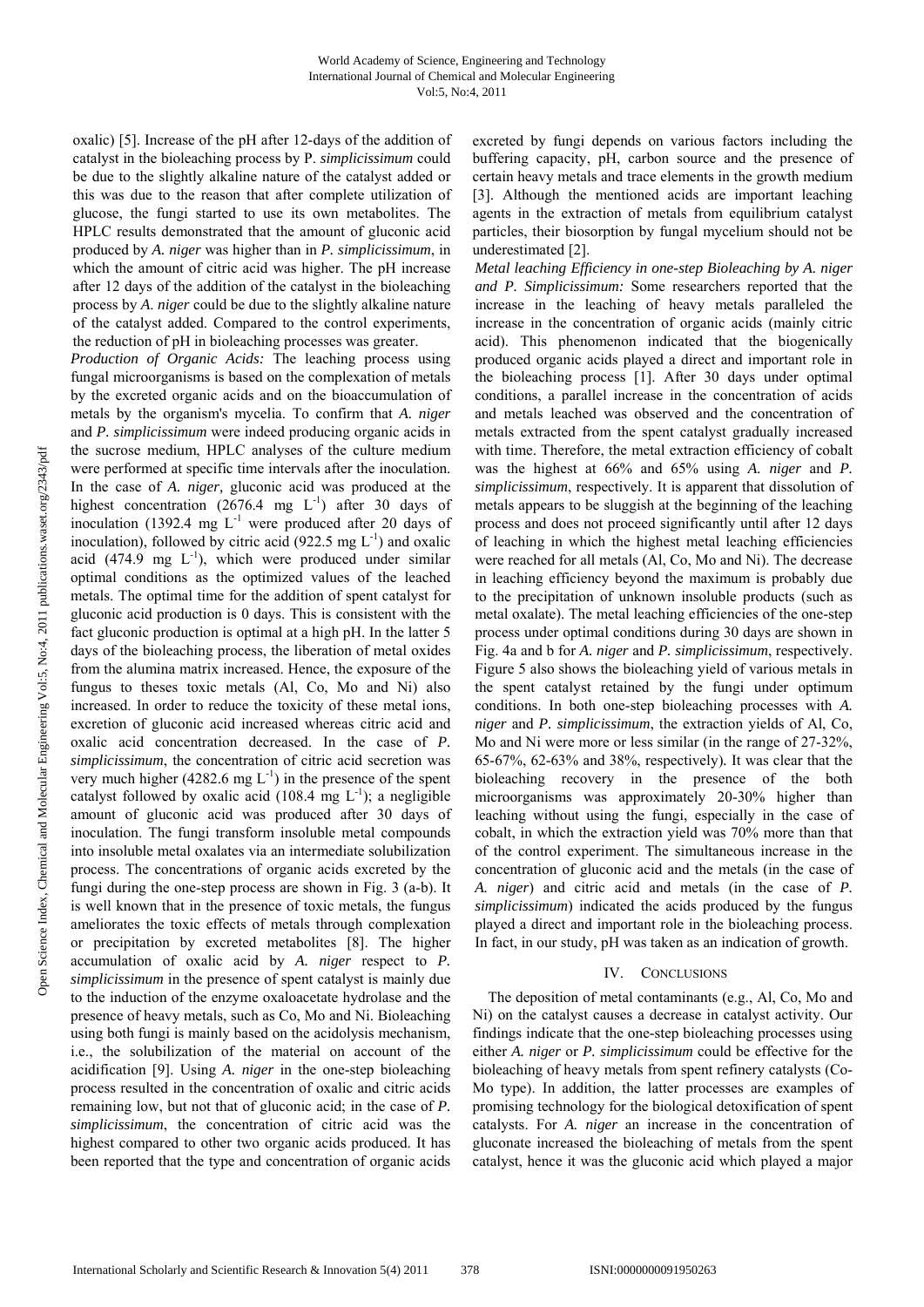role in the bioleaching of metals. In contrast, citrate was predominant in bioleaching of metals by *P. simplicissimum*. The present investigation has shown that the highest extraction of metal values from the spent refinery catalyst (27% Al, 66% Co, 62% Mo and 38% Ni) were obtained in bioleaching by *A. niger* and (32% Al, 67% Co, 65% Mo and 38% Ni) in bioleaching by *P. simplicissimum* under optimal conditions in 30 days. We speculate that the attachment of fungi to the surface of the catalyst particles probably caused the increase in the local acid concentration on the catalyst surface. The higher local acid concentration may enhance the solubilization of the metals deposited on the surface of the catalysts. Some of the solubilized metals can be biosorbed by the fungi, when they are in close contact with the catalyst particles. Performing repetitions of the bioleaching process would increase the metal recovery from the spent catalysts, but this would make the process even slower and more expensive compared to a singlestep bioleaching process.

#### ACKNOWLEDGMENTS

The authors would like to thank *Dr. Yen-Peng Ting* (National University of Singapore) for supplying the Aspergillus niger and Penicillium Simplicissimum strains used in this work. They also wish to thank *Zahra Ghobadi* at the Biochemical and Bioenvironmental Research Center (BBRC) of Sharif University of Technology and *Sima Molaei* for their assistance with the experimental procedures.

#### **REFERENCES**

- [1] Aung, K.M.M., Ting, Y.P., 2005. Bioleaching of spent fluid catalytic cracking catalysts using Aspergillus niger. Biotechnol. 116, 159-170.
- [2] Bayraktar, O., 2005. Bioleaching of nickel from equilibrium fluid catalytic cracking catalysts. World J. Microbiol. Biotechnol. 21, 661- 665.
- [3] Bosshard, P.B., Bachofen, R., Brandl, H., 1996. Metal leaching of fly ash from municipal waste incineration by Aspergillus niger. Environ. Sci. Technol. 30, 3066-3070.
- Brandl, H., Bosshard, R., Wegmann, M., 2001. Computer munching microbes: metal leaching from electronic scrap by bacteria and fungi. Hydrometal. 59, 319-326.
- [5] Burgstaller, W., Schinner, F., 1993. Minireview: leaching of metals with fungi, Biotechnol. 27, 91-116.
- [6] Castro, I.M., Fietto, J.L.R., Vieria, R.X., Tropia, M.J.M, Campos, L.M.M, Paniago, E.B., Branado, R.L., 2000. Bioleaching of zinc and nickel from silicates using Aspergillus niger cultures. Hydrometal. 57, 39-49.
- [7] Furimsky, E., 1996. Spent refinery Catalysts: environment safety and utilization. Catalysis Today. 30, 223-86.
- [8] Gadd, G.M., 1992. Metals and microorganism: a problem definition. FEMS Microbiol. Lett. 100, 197-203.
- [9] Glombitza, F., Iske, U., Bullmann, M., 1992. Biotechnology based opportunities for environmental-protection in the Uranium miningindustry. Acta. Biotechnol. 12(2), 79-85.
- [10] Krebs, W., Brombacher, C., Bosshard, P.P., Bachofen, R., Brandl, H., 1997. Microbial recovery of metals from solids. FEMS Microbial. Rev. 20, 605-617.
- [11] Mafigholami, M.R., Borghei, S.M., Mousavi, S.M., Application of a statistical method to optimize biorecovery of heavy metals from a spent refinery catalyst by fungi. Iranian J. Chem. and chem. Eng. (Submitted)
- [12] Marafi, M., Stanislaus, A., 2003. Options and processes for spent catalyst handling and utilization. J. Hazard. Mater. B101, 123-132.
- [13] Mishra, D., Ahn, J.G., Kim, D.J., Roychaudhury, G., Ralph, D.E., 2009. Dissolution kinetics of spent petroleum catalyst using sulfur oxidizing acidophilic microorganisms. Hazard Mater. 167, 1231-1236.
- [14] Nies, D.H., 1992. Resistance to cadmium, cobalt, zinc and nickel in microbes. Plasmid. 27, 17-28.
- [15] Park, K.H., Mohapatra, D., Reddy, B.R., 2006. Selective recovery of molybdenum from HDS catalyst using oxidative soda/ash leach/carbon adsorption method. J. Hazard. Mater. 138, 311-316.
- [16] Ren, W.X., Li, P.J., Geng, Y., Li, X.J., 2009. Biological leaching of heavy metals from a contaminated soil by Aspergillus niger. Hazard. Mater. 167, 164-169.
- [17] Rezza, I., Salinas, E., Elorza, M., Tosetti, M.S., Donati, E., 2001. Mechanisms involved in bioleaching of an aluminosilicate by heterotrophic microorganisms. Process. Biochem. 36, 495-500.
- [18] Santhiya, D., Ting, Y.P., 2005. Bioleaching of spent refinery catalyst using Aspergillus niger with high yield oxalic acid. Biotechnol. 116, 171-84.
- [19] Sayer, J.A., Gadd, G.M., 1997. Solubilization and transformation of insoluble inorganic metal compounds to insoluble metal oxalates by Aspergillus niger. Mycol. Res. 101, 653-661.
- [20] Schinner, F., Burgstaller, W., 1989. Extraction of zinc from industrial waste by Penicillium sp. Appl. Environ. Microbiol. 55, 1153-1156.
- [21] Shehata, F.H.A., Whitton, B.a., 1983. Zinc tolerance in strains of bluegreen algae Anacystis nidulans. Br. Phycol. 17, 5-12.
- [22] Yoo, J.S., 1998. Metal recovery and rejuvenation of metal-loaded spent catalysts. Catalysis Today. 44, 27-46.





Fig. 1 SEM photomicrograph of the spent refinery catalyst (1000x magnification): (a) spent catalyst and (b) bioleached spent catalyst using A. niger after 30 days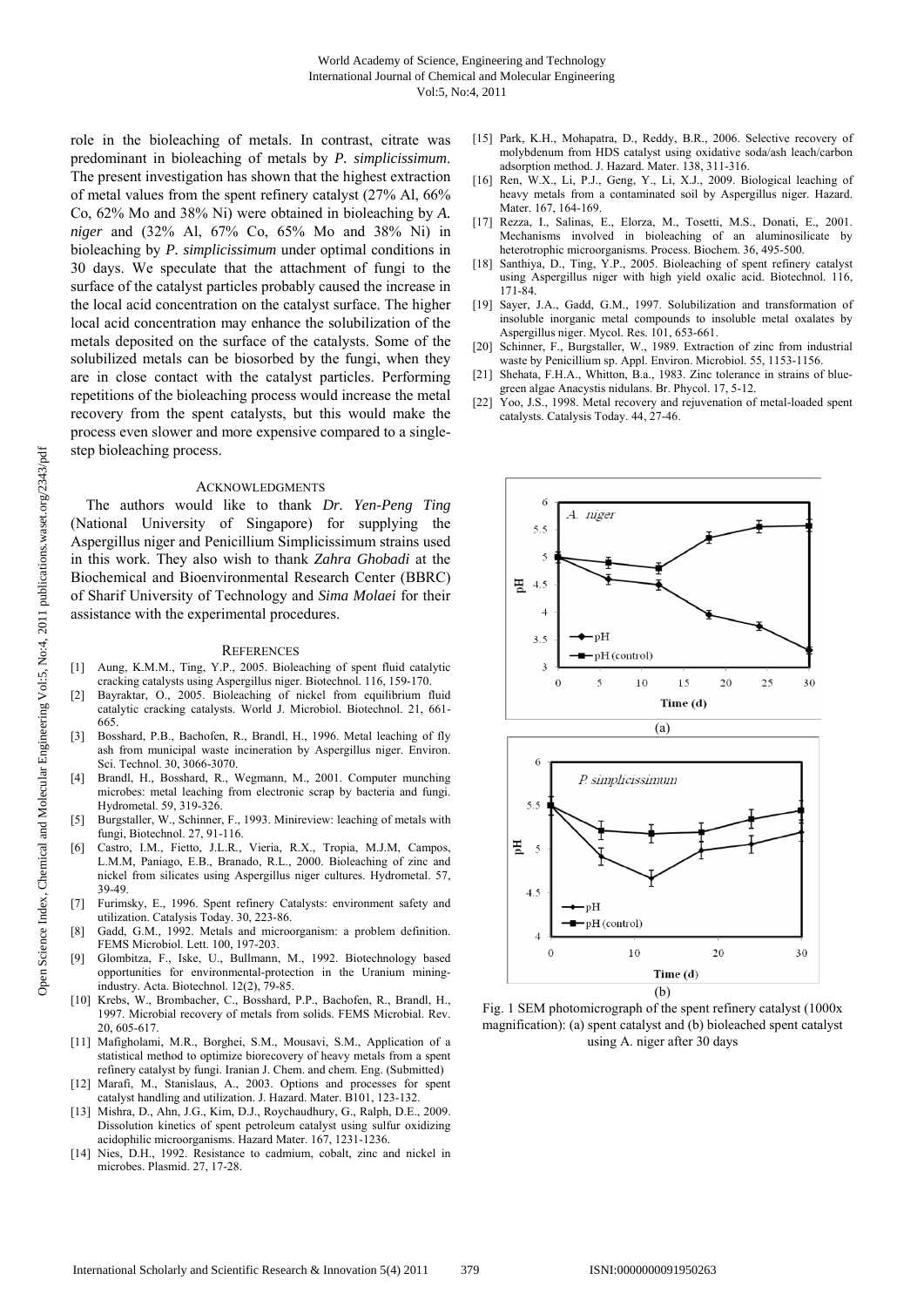#### World Academy of Science, Engineering and Technology International Journal of Chemical and Molecular Engineering Vol:5, No:4, 2011



Fig. 2 Variation of pH values in the one-step bioleaching process under optimum conditions using (a) A. niger and (b)  $\overrightarrow{P}$ . simplicissmum



Fig. 3 Concentration of organic acids as a function of time in the onestep bioleaching process by (a) A. niger and (b) P. simplicissmum